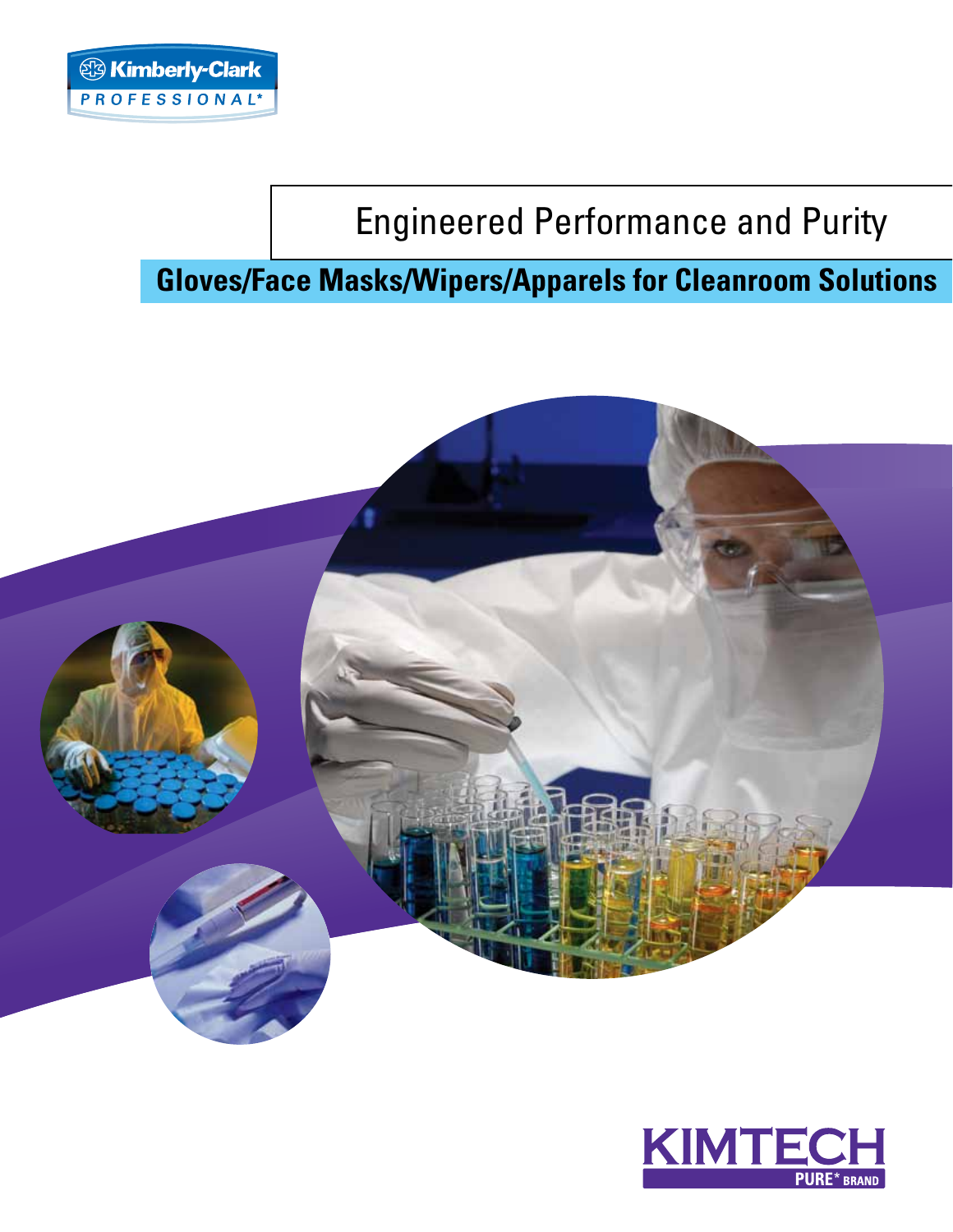### **ENGINEERED PERFORMANCE & PURItY**

**1** Quality Assured

### **KIMTECH PURE\* and KIMBERLY-CLARK\* Gloves**

- **2** Product Advantages
- **3** Kimtech Pure\* G3 Nitrile Gloves
- **4** Kimtech Pure\* G3 Latex Gloves
- **5** Kimtech Pure\* G5 Nitrile Gloves
- **6** Kimtech Pure\* G5 Latex Gloves
- **7** Kimtech PURE\* g3/G5 Sterile Gloves
- **8** Kimtech PURE\* g5 Vinyl Gloves
- **9** KIMBERLY-CLARK\* Nitrile Exam Gloves
- **10** KIMBERLY-CLARK\* Latex Exam Gloves

### **KIMTECH PURE\* and KIMBERLY-CLARK\* Face Masks**

- **11** Product Advantages
- **12** Kimtech PURE\* M3 Face Mask
- 13 KIMTECH PURE<sup>\*</sup> M5 Face Mask
- 13 KIMTECH PURE<sup>\*</sup> M6 Face Mask
- **13** Kimtech PURE\* M7 Veil
- **14** KIMBERLY-CLARK\* Respirator

### **KimtecH PURE\* Wipers**

- **15** Precision Performance
- **16** Kimtech Pure\* W4 Wipers
- **16** Kimtech Pure\* W5 Wipers

### **KimtecH PURE\* Apparels**

- **17** KIMTECH PURE<sup>\*</sup> A5 Sterile Apparel
- **17** KIMTECH PURE<sup>\*</sup> A5 Non-Sterile Apparel



**Kimtech PURE\* and KIMBERLY-CLARK\* Gloves Pages 2-10**



**Kimtech pure\* and KIMBERLY-CLARK\* Face Masks Pages 11-14** 



**Kimtech pure\* Wipers Pages 15-16**



**KimtecH PURE\* Apparels Pages 17**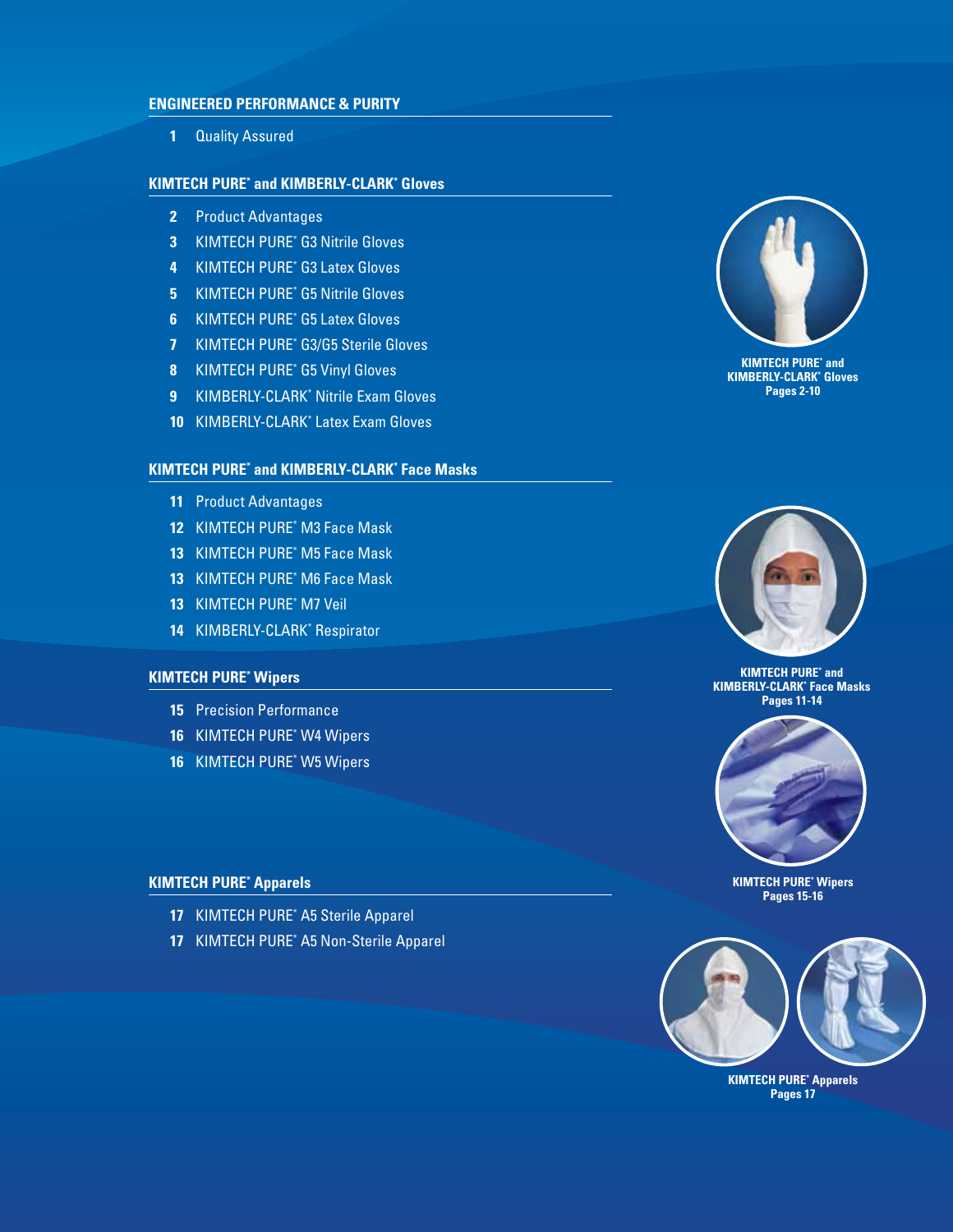# Engineered Performance & Purity

KIMBERLY-CLARK PROFESSIONAL\* has long been recognized for the development of technologically advanced products which are consistent and reliable. Each product is manufactured using rigorous process controls and sampling plans to ensure lot consistency, from raw materials through processing. This ensures that our full line of high-quality products performs at the required level for your environment: cleanrooms, laboratories or clean manufacturing facilities.

You can count on KIMTECH PURE\* products for the cleanroom to protect against particulates and other contaminants. Our products offer lab-quality performance that also meet the rigors of clean manufacturing.

KIMBERLY-CLARK PROFESSIONAL\* delivers convenience, reliability and technical expertise in a single source for all your glove, mask, wiper and apparel needs.

# **Quality Assured**

Since there is no room for error in the cleanroom, we engineer and manufacture our cleanroom products to the most exacting quality standards.

Each lot is tested and verified to meet stringent specifications for particulate and extractable levels before being released. Rest assured that the quality of our cleanroom products are constantly reviewed through certification, independent testing, and most importantly, customer satisfaction.

Our Certified Quality documentation ensures that you will always receive quality products that you specify. Visit www.kimtech.com/certificates to view certificates.

**Certificates of Analysis (COA)** provide a monthly snapshot of product quality. Available on all KIMTECH PURE\* Sterile and Non-sterile Gloves, each COA summarizes the performance of a lot with regard to physical properties and cleanliness. Liquid particle counts are reported for the different particle size ranges and extractables are reported by weight and surface area.

**Certificates of Conformance (COC)** verify that a specific product lot conforms to all specifications before the lot is released, and are available on KIMTECH PURE\* Wipers and Apparel. Physical characteristics are tested in accordance with ASTM standards. Particles and extractables are tested in accordance with IEST standards.

**Certificates of Irradiation (COI)** document the minimum and maximum dosage of irradiation that a product received, and are available for all sterile products. Sterilization validation documentation confirms that the doses have been verified, the loading patterns are sufficient, and that the process is audited on a regular basis.



### **KIMTECH PURE\* BRAND SUITABILITY RECOMMENDATION GLOVES**

| G <sub>3</sub> | <b>ISO Class 3 or higher</b> |
|----------------|------------------------------|
| G5             | <b>ISO Class 5 or higher</b> |
| <b>MASKS</b>   |                              |
| M <sub>3</sub> | <b>ISO Class 3 or higher</b> |
| M <sub>5</sub> | <b>ISO Class 5 or higher</b> |
| <b>WIPERS</b>  |                              |
| W <sub>3</sub> | <b>ISO Class 3 or higher</b> |
| W4             | <b>ISO Class 4 or higher</b> |
| W <sub>5</sub> | <b>ISO</b> Class 5 or higher |
| W <sub>6</sub> | <b>ISO Class 6 or higher</b> |
| APPARELS       |                              |
| A5             | <b>ISO Class 5 or higher</b> |

**1**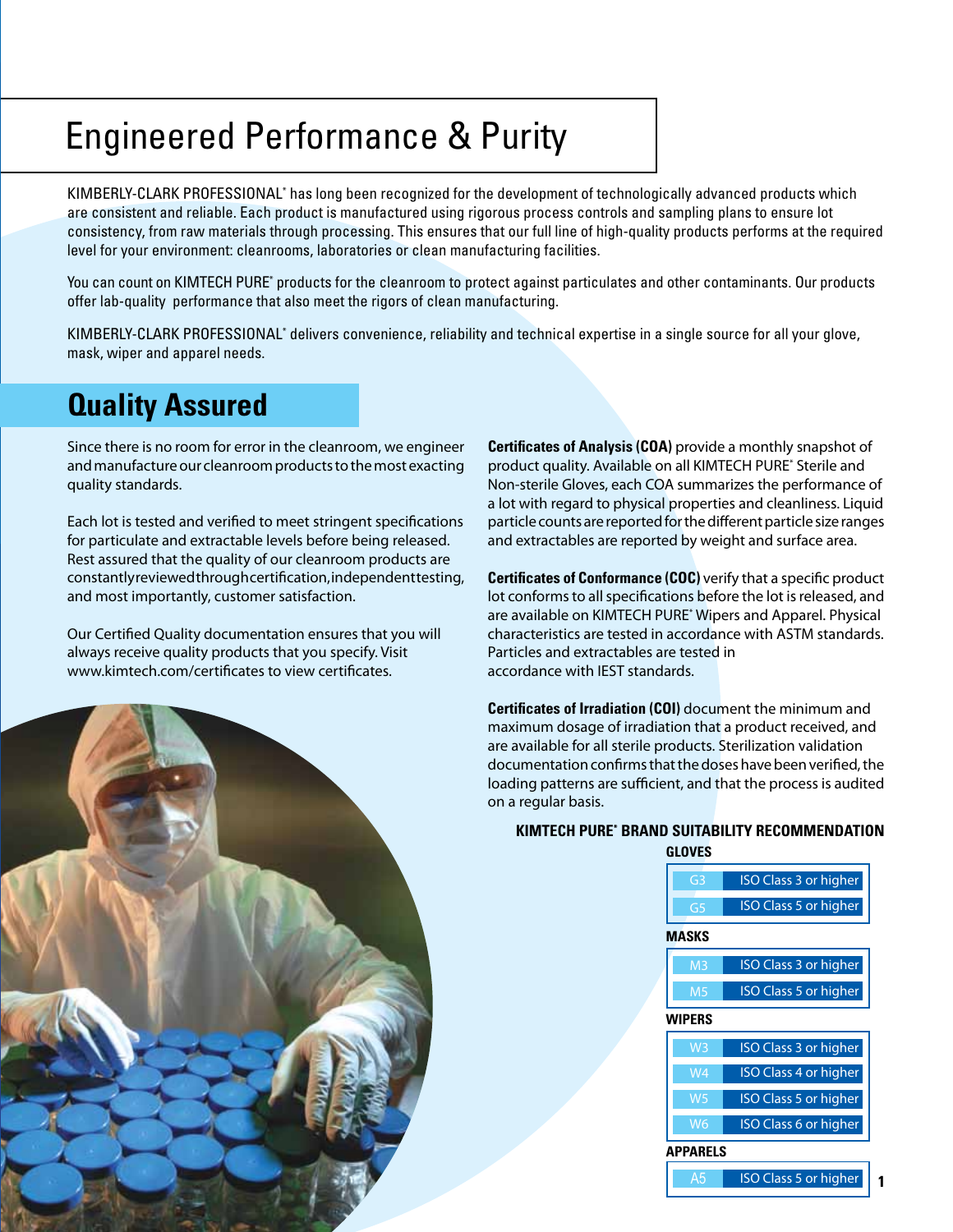# KIMTECH PURE<sup>\*</sup> and KIMBERLY-CLARK<sup>\*</sup> Gloves |

# **Product Advantages**

# **Gloves that protect you and your work**

Since scientific work is performed by hand, the right glove is often the most critical element in worker and process protection.

Whether you need hand protection for a delicate lab procedure or for an ISO Class 3 cleanroom, our outstanding glove line provides the consistent level of quality you demand.

### **The Importance of Trend & Technical Data†**

- Demonstrates consistent product quality over time
- Trend data indicating particle counts and extractable levels are available for Kimtech Pure\* G3 (non sterile) Latex and Nitrile Gloves



# **Acceptable Quality Level (AQL)**

- Refers to the probability of having defective gloves within a lot
- The lower the AQL number, the lower the probability of defective gloves
- KIMTECH PURE\* Gloves exceed ASTM standards for freedom from pinholes and critical defects (ASTM = AQL 2.5; Kimtech Pure\* Gloves = AQL 1.5).

*AQL*

• A low AQL for pinholes is important – the lower the number of pinholes, the greater the level of barrier protection

> **Go to www.kimtech.com/certificates for detailed Trend & Technical Data**

† Tested according to the procedure as described in IEST-RP-CC005.3: Gloves and Finger Cots used in Cleanrooms and other Controlled Environments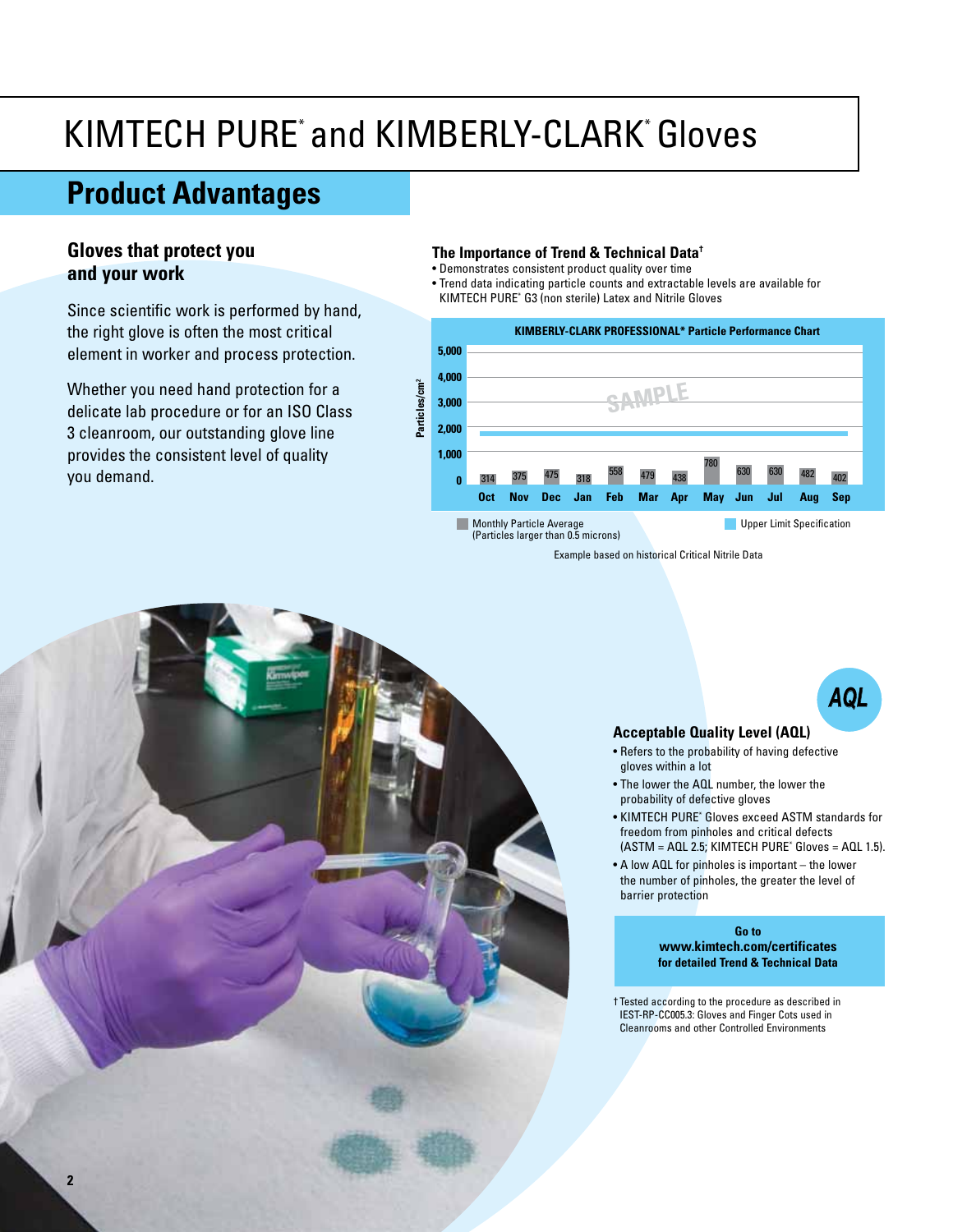## **Kimtech Pure\* G3 Nitrile Gloves**

(formerly Safeskin\* Critical Nitrile Gloves)

**Recommended for ISO Class 3 or higher cleanroom environments**



### **D id you know ?**

**One square inch of hand surface area has an average of 10,000 microorganisms.**



**Double-bagged**



### **Kimtech Pure\* G3 White Nitrile Gloves**

- 12" Length Ambidextrous
- Higher Tack Level than NXT**\***
- Textured fingertips



### **Kimtech Pure\* G3 NXT\* Nitrile Gloves**

- 12" Length Ambidextrous
- Value White Nitrile
- Textured fingertips
- Easy to double don



### **Kimtech Pure\* G3 Blue Nitrile Gloves**

- 12" Length Ambidextrous
- Color differentiated
- Bisque finish easy to double don



### **Kimtech Pure\* G3 STERLING\* Nitrile Gloves**

- 12" Length Ambidextrous
- Color differentiated
- Textured fingertips

| <b>KIMTECH PURE' G3 Nitrile Gloves</b>                |       |                | <b>Cleanroom packaged to meet the needs of Class 10 Cleanrooms</b> |               |               |         |               |                    |                     |
|-------------------------------------------------------|-------|----------------|--------------------------------------------------------------------|---------------|---------------|---------|---------------|--------------------|---------------------|
| <b>Description</b>                                    | Color | <b>X-Small</b> | <b>Small</b>                                                       | Medium        | Large         | Large+  | X-Large       | <b>Gloves/Bags</b> | <b>Total / Case</b> |
| <b>KIMTECH PURE' G3 White Nitrile Gloves 12" Ambi</b> | White | HC61010        | HC61011                                                            | HC61012       | HC61013       | HC69478 | HC61014       | 100/10             | 1,000               |
| <b>KIMTECH PURE' G3 NXT' Nitrile Gloves 12" Ambi</b>  | White | 62990          | 62991                                                              | 62992         | 62993         |         | 57868         | 200/5              | 1,000               |
| <b>KIMTECH PURE' G3 Blue Nitrile Gloves 12" Ambi</b>  | Blue  | <b>HC150N</b>  | <b>HC250N</b>                                                      | <b>HC350N</b> | <b>HC450N</b> |         | <b>HC550N</b> | 100/10             | 1,000               |
| <b>KIMTECH PURE' G3 STERLING' Nitrile Gloves</b>      |       |                |                                                                    |               |               |         |               |                    |                     |
| 12" Ambi                                              | Grev  | 99234          | 99235                                                              | 99236         | 99237         | 99238   | 99239         | 250/6              | .500                |

**Gloves**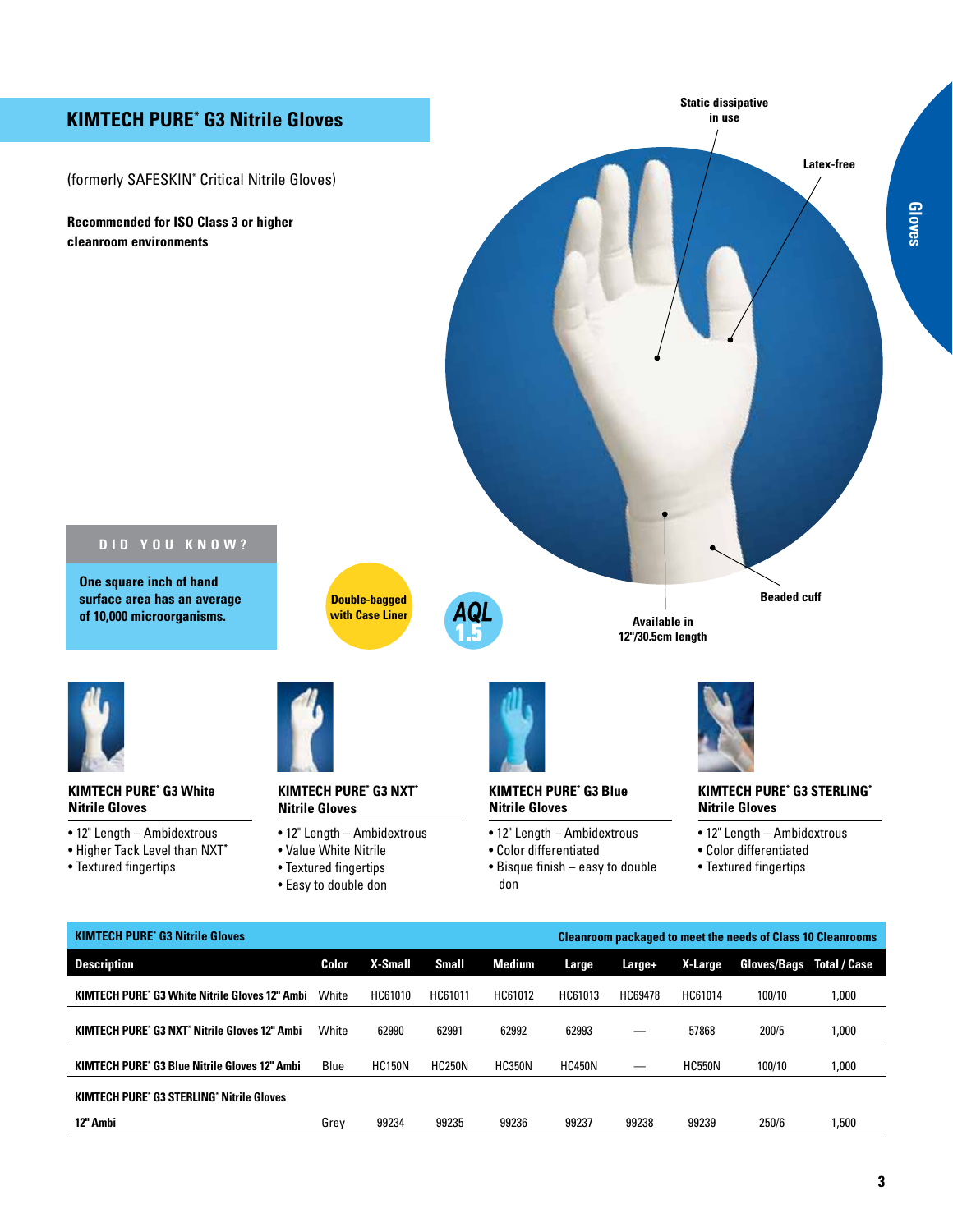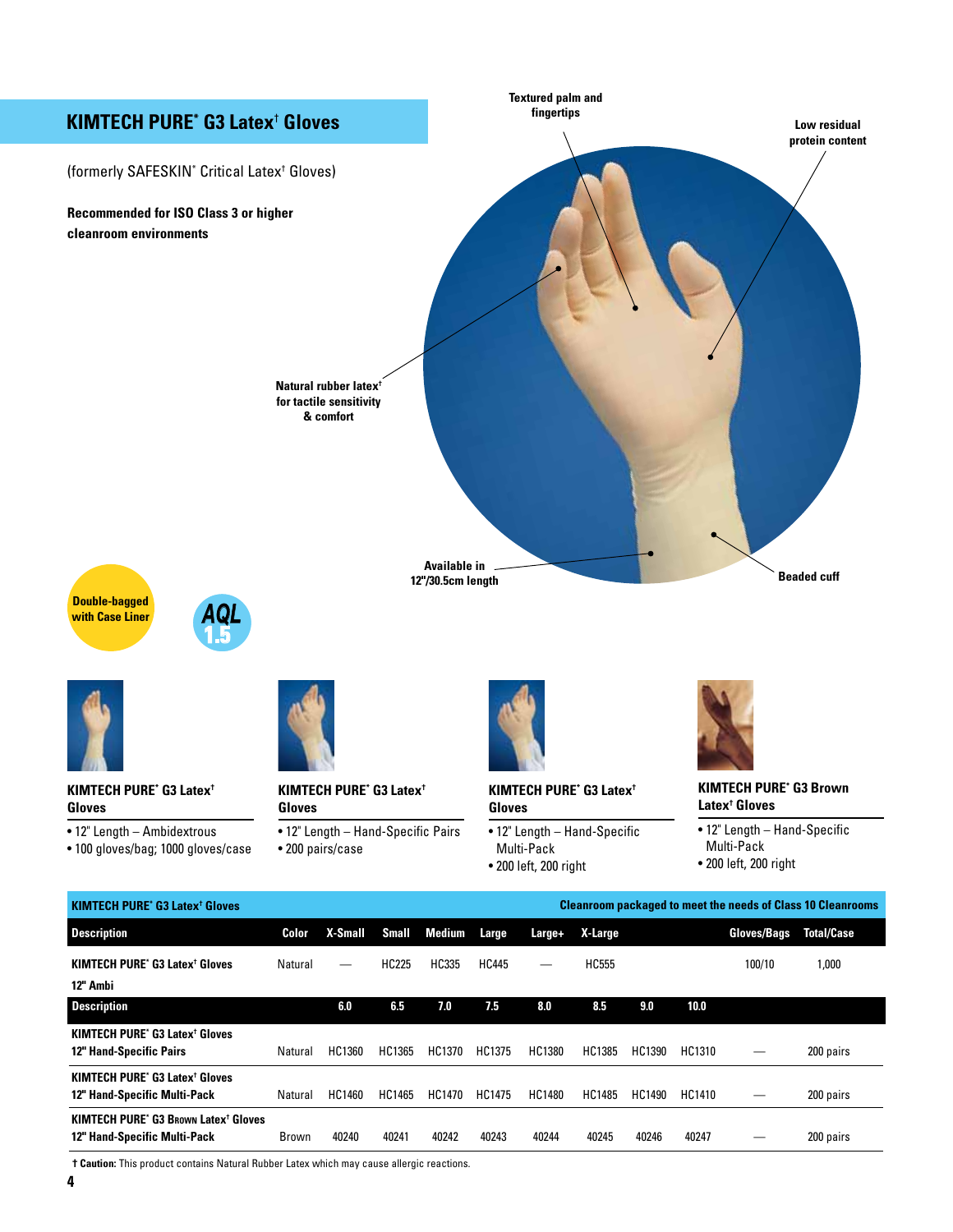

**Kimtech Pure\* G5 Blue Nitrile Gloves 10" Ambi** Blue HC150N HC250N HC350N HC450N – HC550N 100/10 1,000

**12" Ambi** Grey 98184 98185 98186 98187 98188 98189 250/6 1,500

**Kimtech Pure\* G5 STERLING\* Nitrile Gloves**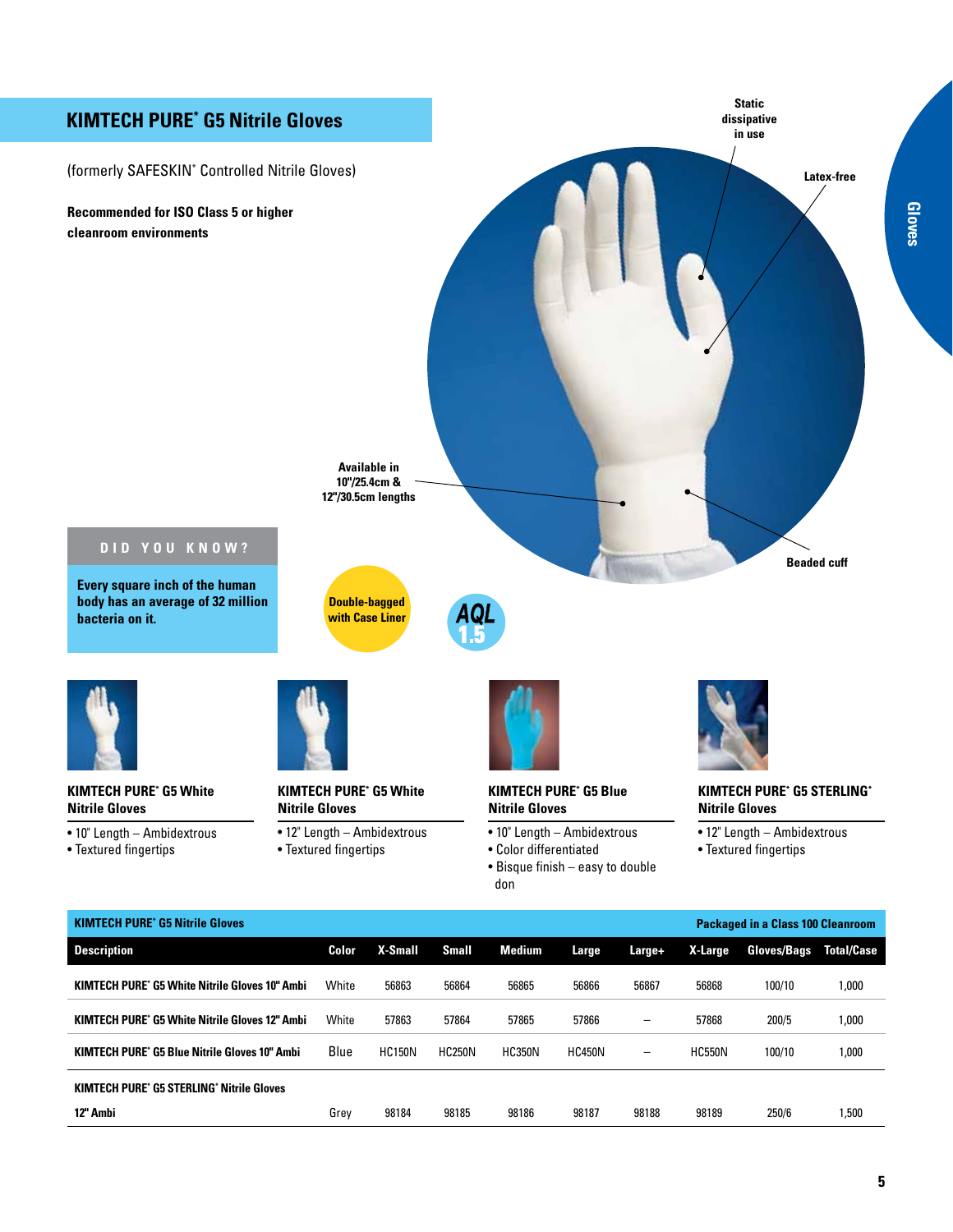# **Kimtech Pure\* G5 Latex**†  **Gloves**

(formerly Safeskin\* Controlled Latex† Gloves)

**Recommended for ISO Class 5 or higher cleanroom environments**

**Natural rubber latex† for tactile sensitivity & comfort**

**Textured palm and fingertips**

**Double-bagged with Case Liner**





**Kimtech Pure\* G5 Latex† Gloves** • 10" Length – Ambidextrous



**Kimtech Pure\* G5 Latex† Gloves**





**Kimtech Pure\* G5 Eco Series Latex† Gloves** • 10" Length – Ambidextrous



**Available in 10"/25.4cm & 12"/30.5cm lengths**

**Kimtech Pure\* G5 Eco Series Latex† Gloves**

**Beaded cuff**

• 12" Length – Ambidextrous

| <b>Packaged in a Class 100 Cleanroom</b><br><b>KIMTECH PURE' G5 Latex<sup>†</sup> Gloves</b> |         |        |        |                            |               |         |                    |                   |
|----------------------------------------------------------------------------------------------|---------|--------|--------|----------------------------|---------------|---------|--------------------|-------------------|
| <b>Description</b>                                                                           | Color   | Small  |        | <b>Medium Medium/Large</b> | Large         | X-Large | <b>Gloves/Bags</b> | <b>Total/Case</b> |
| <b>KIMTECH PURE' G5 Latex<sup>†</sup> Gloves 10" Ambi</b>                                    | Natural | HC220  | HC330  | HC340                      | <b>HC440</b>  | HC550   | 100/10             | 000, ا            |
| KIMTECH PURE* G5 Latex <sup>†</sup> Gloves 12" Ambi                                          | Natural | HC2211 | HC3311 | HC3411                     | <b>HC4411</b> | HC5511  | 100/10             | 000, ا            |
| KIMTECH PURE* G5 Eco Series Latex <sup>†</sup> Gloves 10" Ambi                               | Natural | 63220  | 63221  | 63222                      | 63223         | 63224   | 200/5              | 000, ا            |
| KIMTECH PURE" G5 Eco Series Latex <sup>†</sup> Gloves 12" Ambi                               | Natural | 63225  | 63226  | 63227                      | 63228         | 63229   | 200/5              | 000, ا            |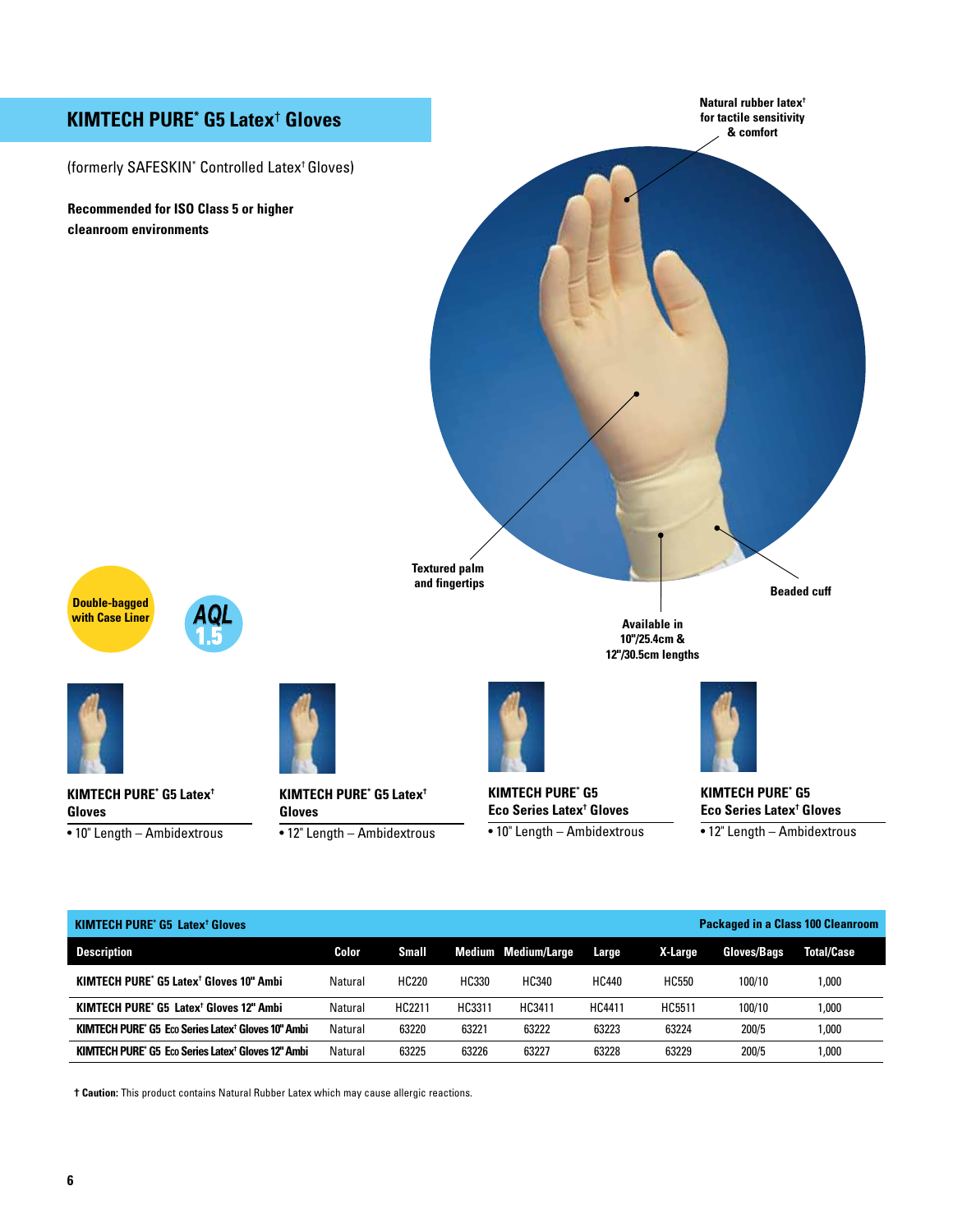

| <b>KIMTECH PURE' G3 &amp; G5 Sterile Gloves</b>                                            |         |                |                |                |                |                | <b>G3 Gloves: Cleanroom packaged to meet the needs of Class 10 Cleanrooms</b><br><b>G5 Gloves: Packaged in a Class 100 Cleanroom</b> |                |                |                   |
|--------------------------------------------------------------------------------------------|---------|----------------|----------------|----------------|----------------|----------------|--------------------------------------------------------------------------------------------------------------------------------------|----------------|----------------|-------------------|
| Description                                                                                | Color   | 6.0            | 6.5            | 7.0            | 7.5            | 8.0            | 8.5                                                                                                                                  | 9.0            | 10.0           | <b>Total/Case</b> |
| <b>KIMTECH PURE' G3 Sterile Nitrile Gloves</b><br><b>12" Hand-Specific Pairs</b>           | White   | HC61160        | HC61165        | HC61170        | HC61175        | HC61180        | HC61185                                                                                                                              | HC61190        | HC61110        | 200 pairs         |
| <b>KIMTECH PURE' G3 Sterile Latex<sup>†</sup> Gloves</b><br><b>12" Hand-Specific Pairs</b> | Natural | <b>HC1360S</b> | <b>HC1365S</b> | <b>HC1370S</b> | <b>HC1375S</b> | <b>HC1380S</b> | <b>HC1385S</b>                                                                                                                       | <b>HC1390S</b> | <b>HC1310S</b> | 200 pairs         |
| <b>KIMTECH PURE' G5 Sterile Latex<sup>†</sup> Gloves</b><br><b>12" Hand-Specific Pairs</b> | Natural | <b>HC1160S</b> | <b>HC1165S</b> | <b>HC1170S</b> | <b>HC1175S</b> | <b>HC1180S</b> | <b>HC1185S</b>                                                                                                                       | <b>HC1190S</b> | <b>HC1110S</b> | 200 pairs         |

**Gloves**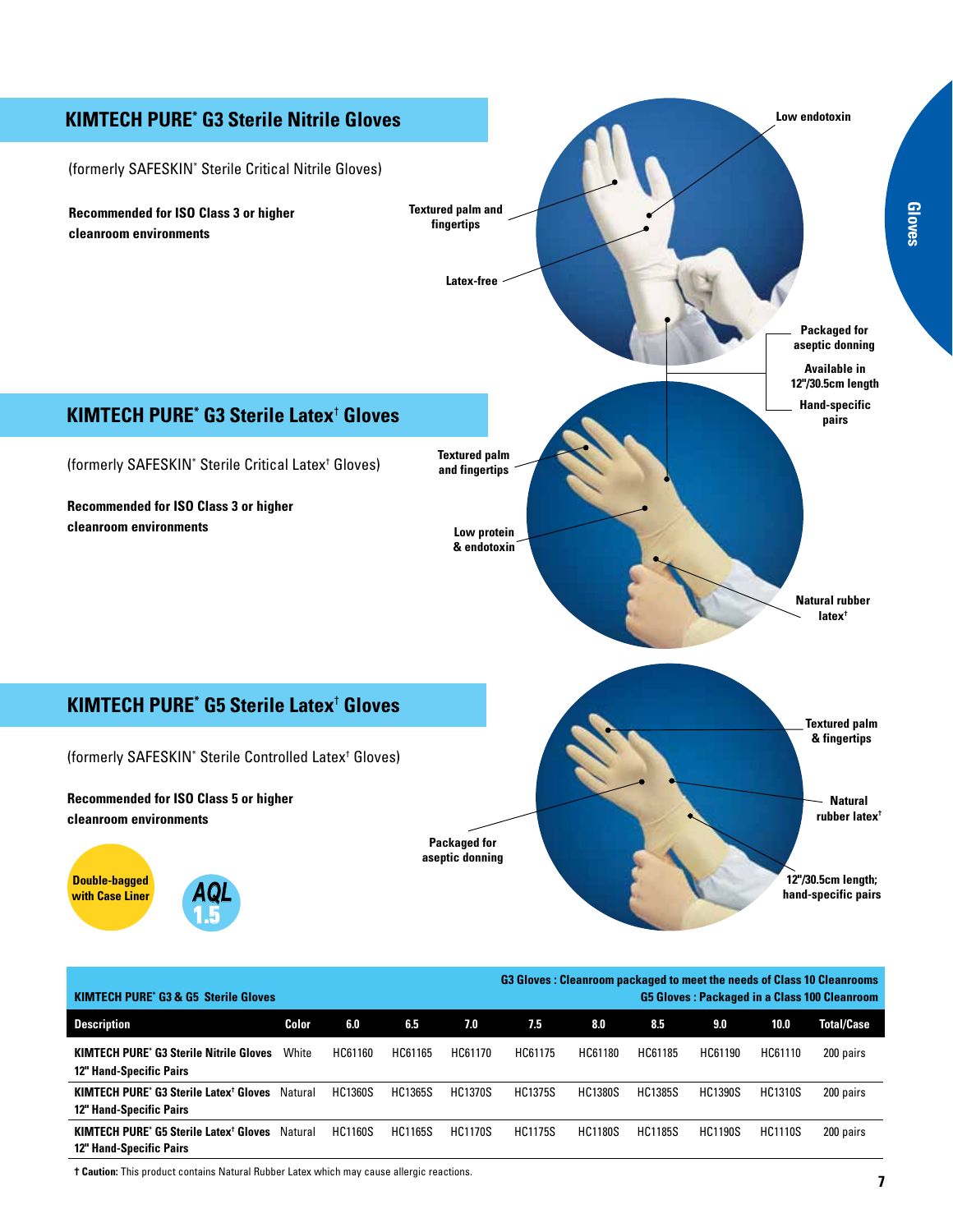# **Kimtech Pure\* G5 Vinyl Gloves**

(formerly Safeskin\* Controlled Vinyl Gloves)

**Recommended for ISO Class 5 or higher cleanroom environments**









### **Kimtech Pure\* G5 Vinyl Gloves**

• 10" Length – Ambidextrous

• 12" Length – Ambidextrous

| <b>KIMTECH PURE' G5 Vinyl Gloves</b>          |       |         |       |                    |       |         | <b>Packaged in a Class 100 Cleanroom</b> |                   |  |
|-----------------------------------------------|-------|---------|-------|--------------------|-------|---------|------------------------------------------|-------------------|--|
| <b>Description</b>                            | Color | X-Small |       | Small Medium Large |       | X-Large | <b>Gloves/Bags</b>                       | <b>Total/Case</b> |  |
| <b>KIMTECH PURE' G5 Vinyl Gloves 10" Ambi</b> | Clear | 66200   | 66201 | 66202              | 66203 | 66204   | 100/10                                   | .000              |  |
| <b>KIMTECH PURE' G5 Vinyl Gloves 12" Ambi</b> | Clear | 66210   | 66211 | 66212              | 66213 | 66214   | 100/10                                   | ,000              |  |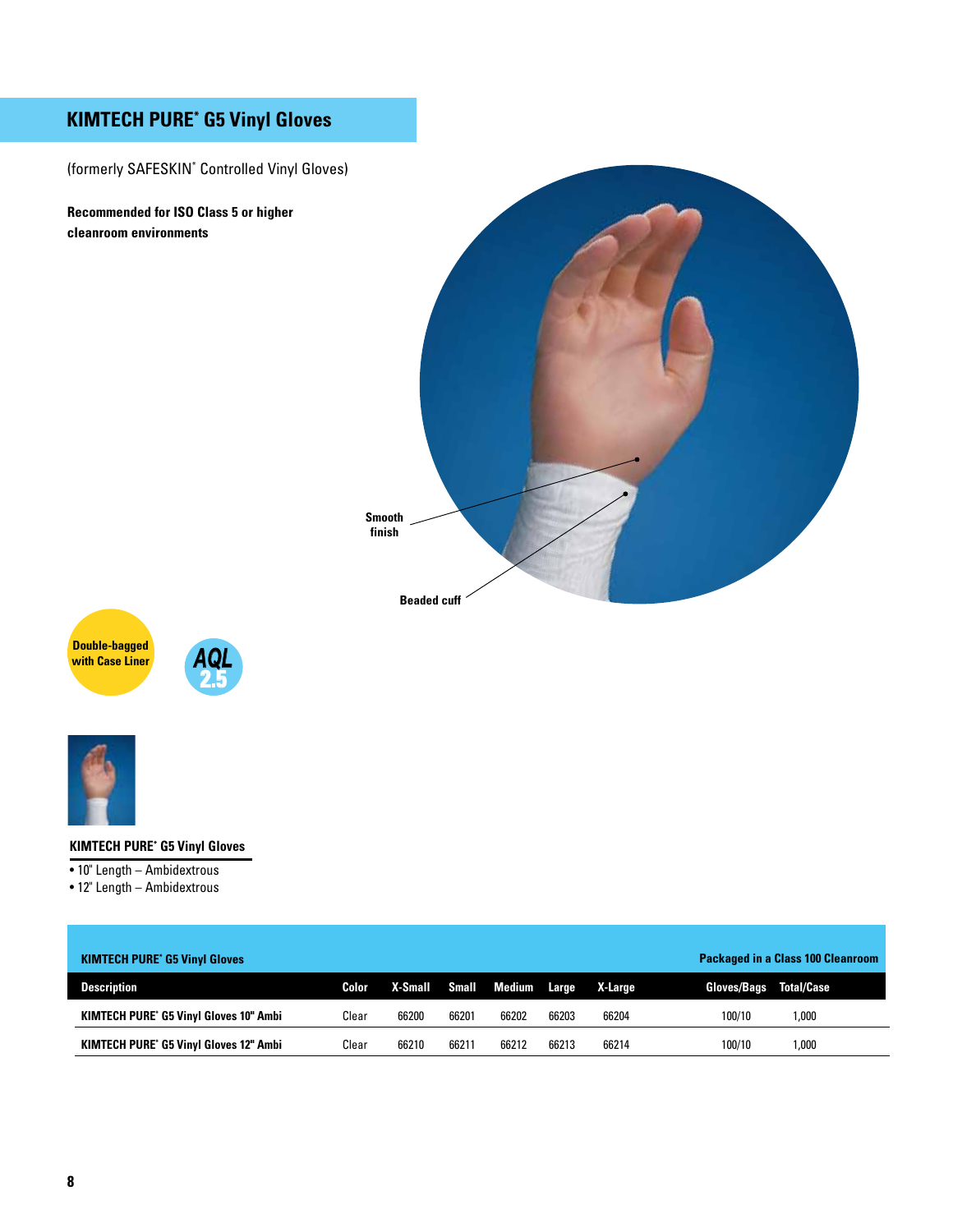### **KIMBERLY-CLARK\* Purple Nitrile\* Exam Gloves**



### (formerly Safeskin\* Purple Nitrile\* Gloves)

## **KIMBERLY-CLARK\* Sterling\* Nitrile Exam Gloves**

### **KIMBERLY-CLARK\* blue Nitrile Exam Gloves**

(formerly Safeskin\* Blue Nitrile Exam Gloves)



## **KIMBERLY-CLARK\* LAVENDER\* Nitrile Exam Gloves**



| <b>KIMBERLY-CLARK' Nitrile Exam Gloves</b>                       |        |         |       |        |       |         |                     |                    |
|------------------------------------------------------------------|--------|---------|-------|--------|-------|---------|---------------------|--------------------|
| <b>Description</b>                                               | Color  | X-Small | Small | Medium | Large | X-Large | <b>Gloves/Boxes</b> | <b>Total/Case</b>  |
| <b>KIMBERLY-CLARK' PURPLE NITRILE' Exam Gloves 9.5" Ambi</b>     | Purple | 55080   | 55081 | 55082  | 55083 | 55084   | 100/10              | $1000$ (XL = 900)  |
| <b>KIMBERLY-CLARK' PURPLE NITRILE-XTRA' Exam Gloves 12" Ambi</b> | Purple | 55090   | 50601 | 50602  | 50603 | 50604   | 50/10               | 500                |
| <b>KIMBERLY-CLARK' Blue Nitrile Exam Gloves 9.5" Ambi</b>        | Blue   | N110    | N220  | N330   | N440  | N550    | 100/10              | $1000$ (XL = 900)  |
| <b>KIMBERLY-CLARK' STERLING' Nitrile Exam Gloves 9.5" Ambi</b>   | Grey   | 50705   | 50706 | 50707  | 50708 | 50709   | 200/10              | $2000$ (XL = 1700) |
| KIMBERLY-CLARK' STERLING' NITRILE-XTRA' Exam Gloves 12" Ambi     | Grev   | 53137   | 53138 | 53139  | 53140 | 53141   | 100/10              | 1000               |
| <b>KIMBERLY-CLARK' LAVENDER' Nitrile Exam Gloves 9.5" Ambi</b>   |        | 52816   | 52817 | 52818  | 52819 | 52820   | 250/10              | 2500 (XL=2300)     |
|                                                                  |        |         |       |        |       |         |                     |                    |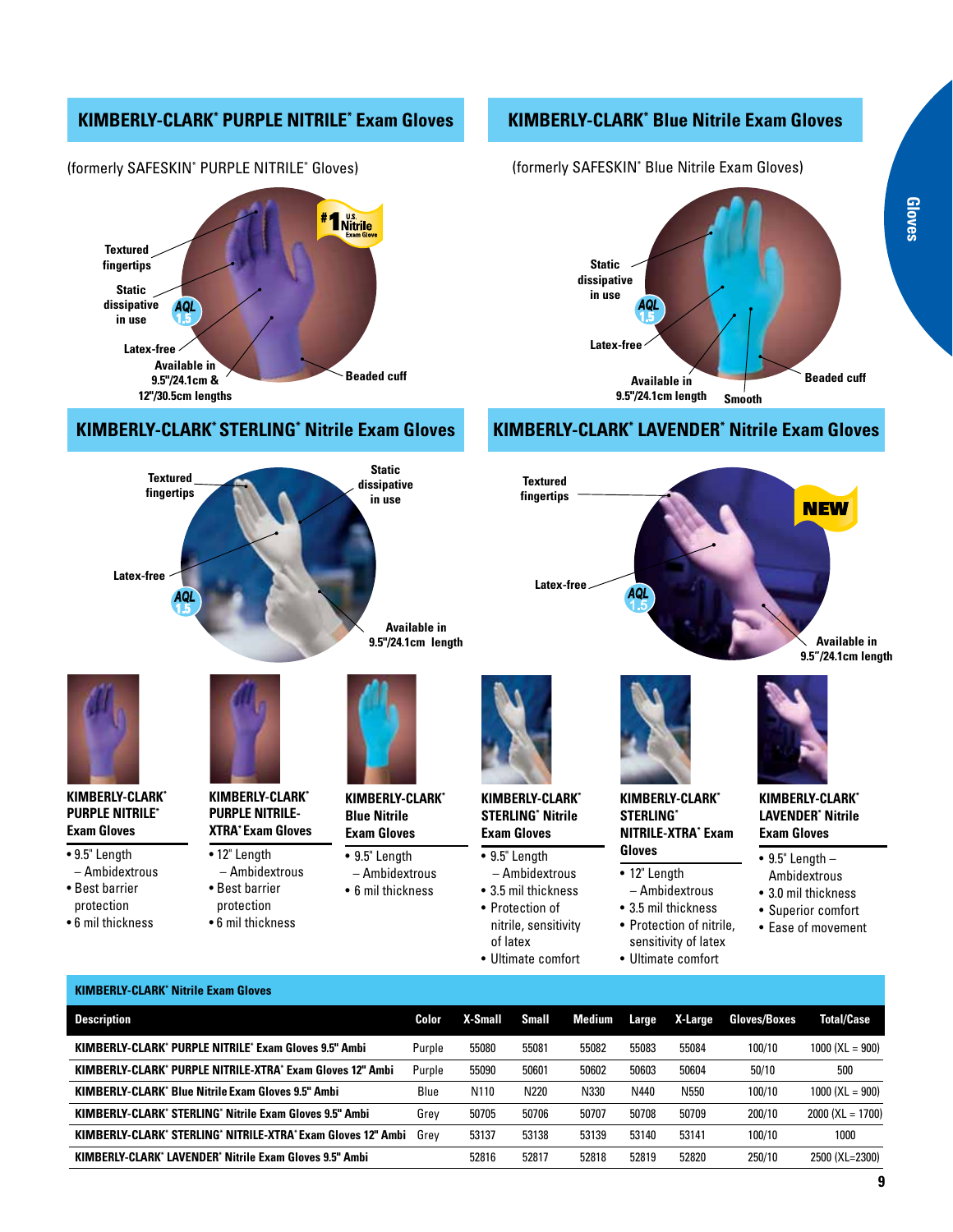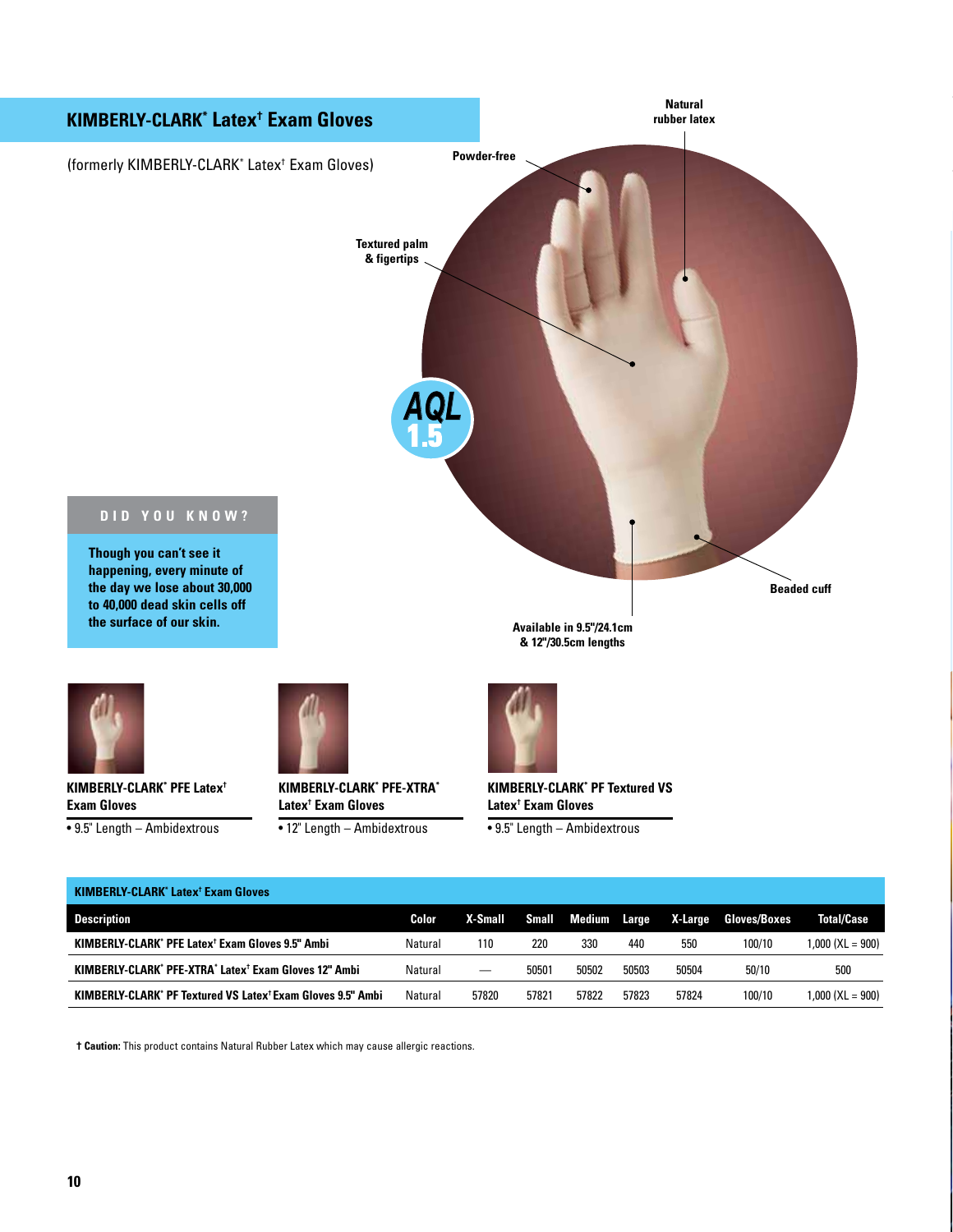# KIMTECH PURE<sup>\*</sup> and KIMBERLY-CLARK<sup>\*</sup> Face Masks

# **Product Advantages**

# **Comfortable protection comes in all shapes and styles**

You may need to protect your people from your process – or your process from worker contamination. Whatever your cleanroom or lab application, you can count on KIMTECH PURE\* Brand Masks and KIMBERLY-CLARK\* TECNOL\* Respirators for the quality protection you need.

Since compliance starts with comfort, our facial protection for cleanrooms, labs and sterile environments comes in a variety of protection levels, each with comfort features built in that help make our masks easy to wear all day.

For excellent particle and bacterial filtration, breathability, low lint levels, and flexible fit features, our quality masks meet regulatory standards – and your own high standards for comfort and protection.

# **How Comfortable Are Your Masks?**



**Meltblown Polypropylene (non-sterile) or Meltblown Polyester (sterile) provide good filtration & breathability**

**Bicosof\* Fabric for comfort & durability**

- **Check for Fit (Pleated style masks only)**
- **1** Shiny side out
- **2** Pleats pointed down
- **3** Nose wire pinched
- **4** Head attachments secured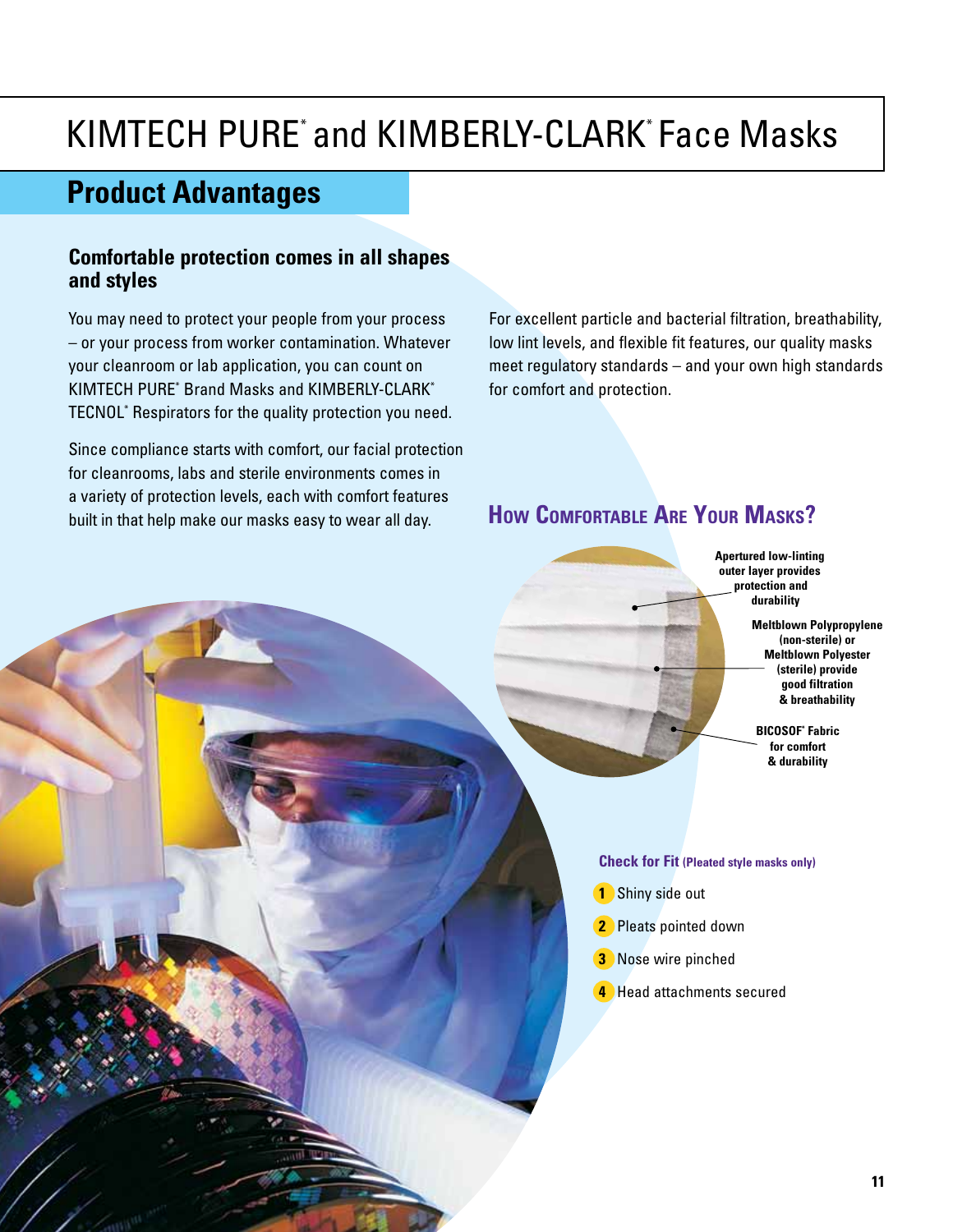### **Available in 7"/17.8cm & 9"/22.9cm Low-linting polyethylene film outer layer Available with ties and earloops ISO Class 3 or higher cleanroom environments** (formerly CR Classic\* and CR Classic\* Gamma Sterile) **Kimtech Pure\* M3 Face Mask Low-linting apertured polyethylene film outer layer Large breathing chamber Bicosof\* Fabric inner facing provides comfort Gap guard for additional protection Double-bagged Particles exiting the nasal passages have been clocked at more than 100 miles per hour D id you know ? ISO Class 3 or higher cleanroom environments** (formerly PCM 2000<sup>\*</sup> with Headband) **Kimtech Pure\* M3 Pouch-Style Face Mask Bicosof\* Fabric For Comfort &**

|       |                                           |       |                                     |                  |                  | <b>Durability</b> |  |  |  |  |  |
|-------|-------------------------------------------|-------|-------------------------------------|------------------|------------------|-------------------|--|--|--|--|--|
|       | <b>KIMTECH PURE' M3 Face Mask</b>         |       |                                     |                  |                  |                   |  |  |  |  |  |
| Code  | <b>Description</b>                        | Color | <b>Style</b>                        | <b>Units/Bag</b> | <b>Bags/Case</b> | <b>Total/Case</b> |  |  |  |  |  |
| 62465 | <b>KIMTECH PURE' M3 Face Mask</b>         | White | Pleat-style mask w/knitted earloops | 50               | 10               | 500               |  |  |  |  |  |
| 62466 | <b>KIMTECH PURE' M3 Face Mask</b>         | White | Pleat-style mask w/soft ties        | 50               | 10               | 500               |  |  |  |  |  |
| 62494 | <b>KIMTECH PURE' M3 Sterile Face Mask</b> | White | Pleat-style 9" w/ties               | 20               | 10               | 200               |  |  |  |  |  |
| 62467 | <b>KIMTECH PURE' M3 Sterile Face Mask</b> | White | Pleat-style 7" w/ties               | 20               | 10               | 200               |  |  |  |  |  |
| 62470 | <b>KIMTECH PURE' M3 Sterile Face Mask</b> | White | Pleat-style 7" w/earloops           | 20               | 10               | 200               |  |  |  |  |  |
|       |                                           |       |                                     |                  |                  |                   |  |  |  |  |  |

**†** Filtration efficiency studies are based on ASTM F1215-89 and MIL-M-36954C. Breathability performance is based on differential pressure testing.

| <b>KIMTECH PURE' M3 Pouch-Style Face Mask</b> |                                               |       |                                                                                |           |                  |                   |  |  |  |  |
|-----------------------------------------------|-----------------------------------------------|-------|--------------------------------------------------------------------------------|-----------|------------------|-------------------|--|--|--|--|
| Code                                          | <b>Description</b>                            | Color | <b>Style</b>                                                                   | Units/Bag | <b>Bags/Case</b> | <b>Total/Case</b> |  |  |  |  |
| 62484                                         | <b>KIMTECH PURE' M3 Pouch-Style Face Mask</b> | White | Pouch-style mask with apertured<br>polyethylene film and two knitted headbands | 50        |                  | 300               |  |  |  |  |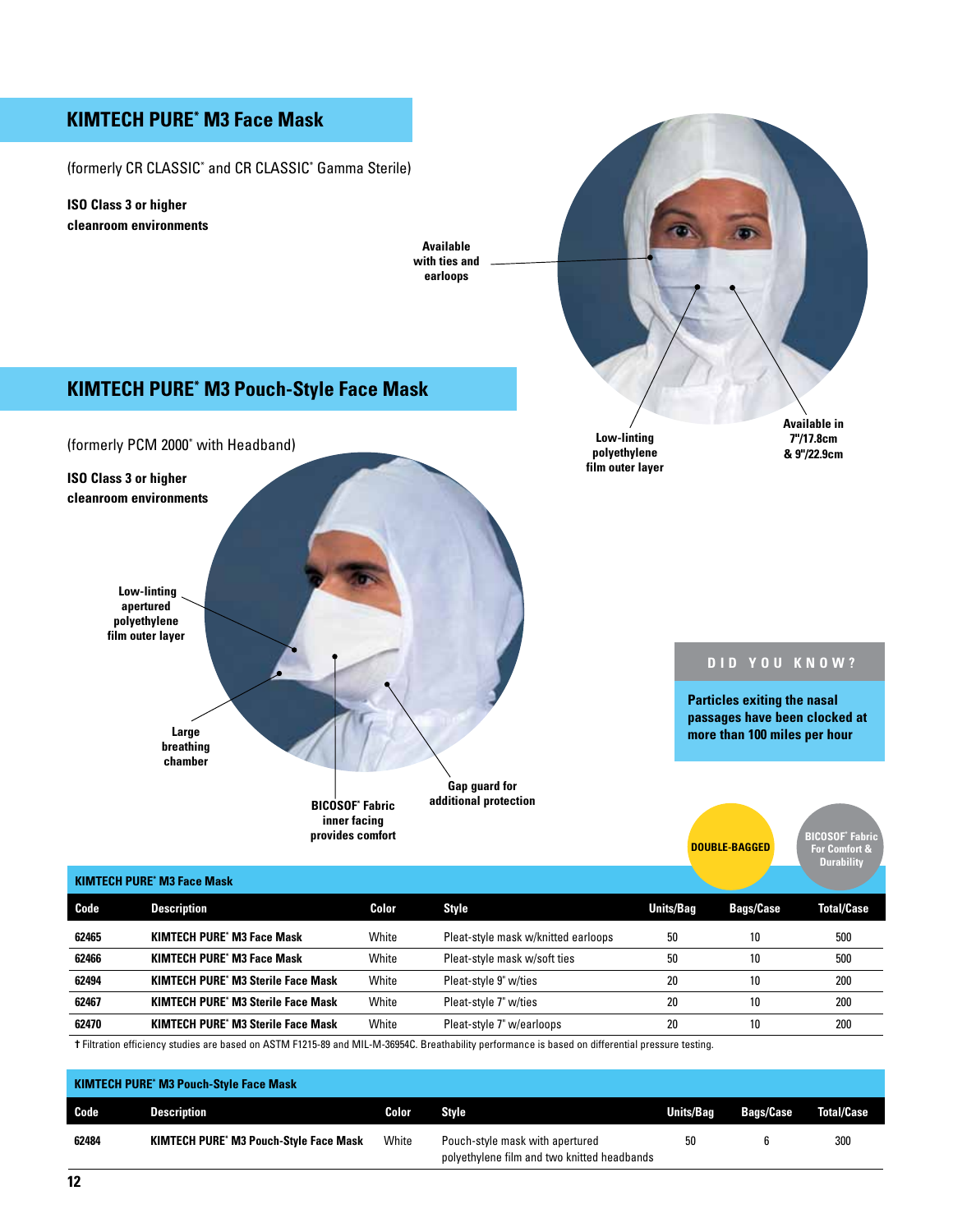## **Kimtech Pure\* M5 Face Mask**

## **Kimtech Pure\* M6 Face Mask**

(formerly VOLTEC\* Mask)

**ISO Class 5 or higher cleanroom environments**



(formerly GPM Mask) **ISO Class 6 or higher** 

**Face Masks Face Masks**



# **Kimtech Pure\* M7 Veil**



**Double-bagged**

### **KIMTECH PURE\* M5 & M6 Face Masks & M7 Veils**

| Code  | <b>Description</b>                | Color | Style                         | <b>Units/Bag</b> | <b>Bags/Case</b> | <b>Total/Case</b> |
|-------|-----------------------------------|-------|-------------------------------|------------------|------------------|-------------------|
| 62692 | <b>KIMTECH PURE' M5 Face Mask</b> | Blue  | Pleat-style mask w/earloops   | 50               | 10               | 500               |
| 62742 | <b>KIMTECH PURE' M5 Face Mask</b> | Blue  | Pleat-style mask w/soft ties  | 50               |                  | 300               |
| 62477 | <b>KIMTECH PURE' M6 Face Mask</b> | White | 2-ply mask w/knitted earloops | 50               | 10               | 500               |
| 62751 | <b>KIMTECH PURE' M7 Veil</b>      | White | Veil with snaps               | 50               |                  | 150               |
| 62757 | <b>KIMTECH PURE' M7 Veil</b>      | White | Veil with knitted headbands   | 50               |                  | 150               |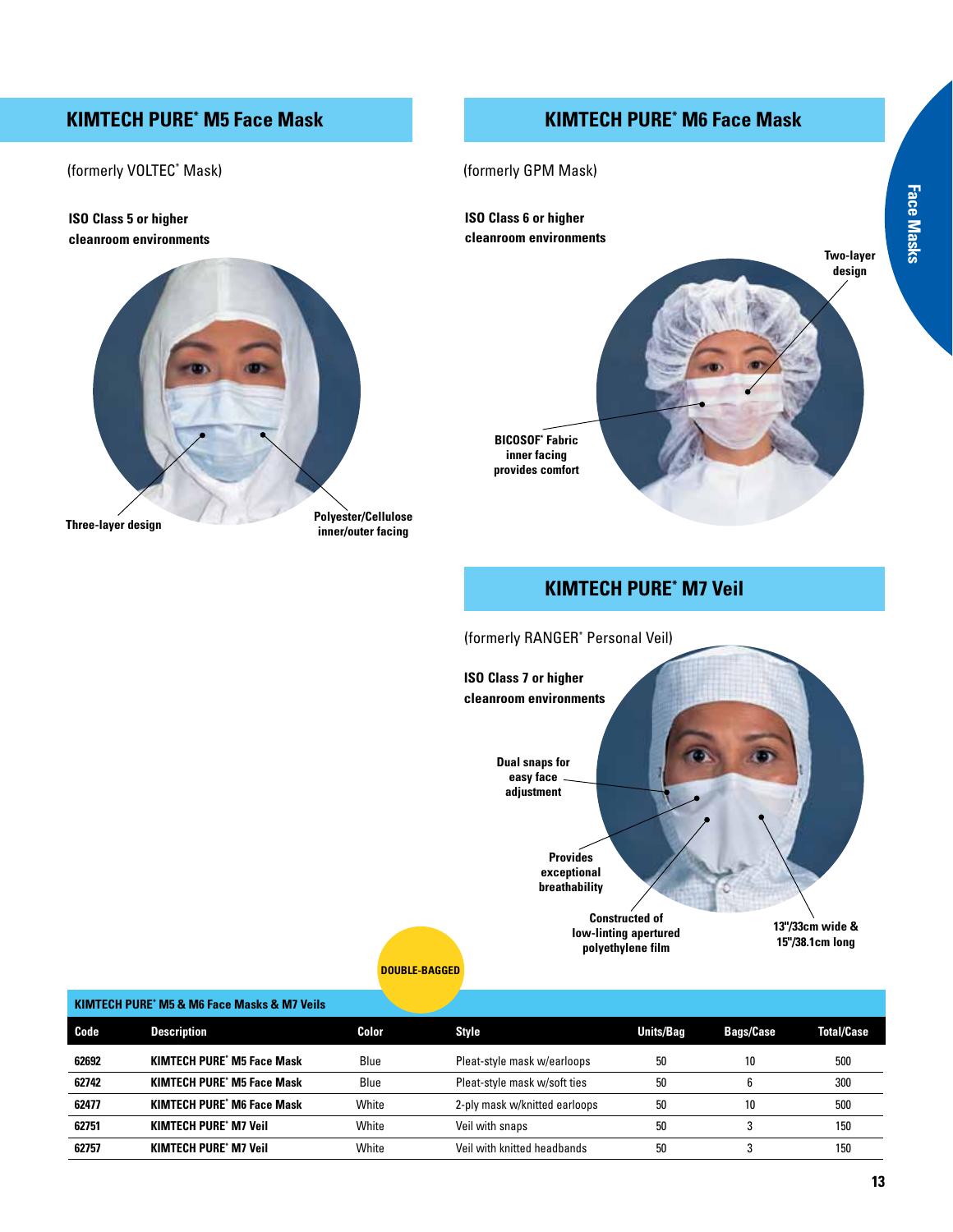# **KIMBERLY-CLARK\* PFR95\* N95 Respirator & Surgical Mask**

# **KIMBERLY-CLARK\* Fluidshield\* PFR95\* N95 Respirator & Surgical Mask**



|       | <b>KIMBERLY-CLARK' Respirators</b>    |        |                                        |                  |                   |  |  |  |  |  |  |
|-------|---------------------------------------|--------|----------------------------------------|------------------|-------------------|--|--|--|--|--|--|
| Code  | <b>Description</b>                    | Color  | <b>Description / Size</b>              | <b>Units/Bag</b> | <b>Total/Case</b> |  |  |  |  |  |  |
| 46727 | KIMBERLY-CLARK* PFR95* N95 Respirator | Orange | <b>Fluid Protection / Regular Size</b> | 35/6             | 210               |  |  |  |  |  |  |
| 62126 | KIMBERLY-CLARK' PFR95' N95 Respirator | White  | <b>Regular Size</b>                    | 50/6             | 300               |  |  |  |  |  |  |

**†** Filtration efficiency is based on testing done using NaCl particle challenge test.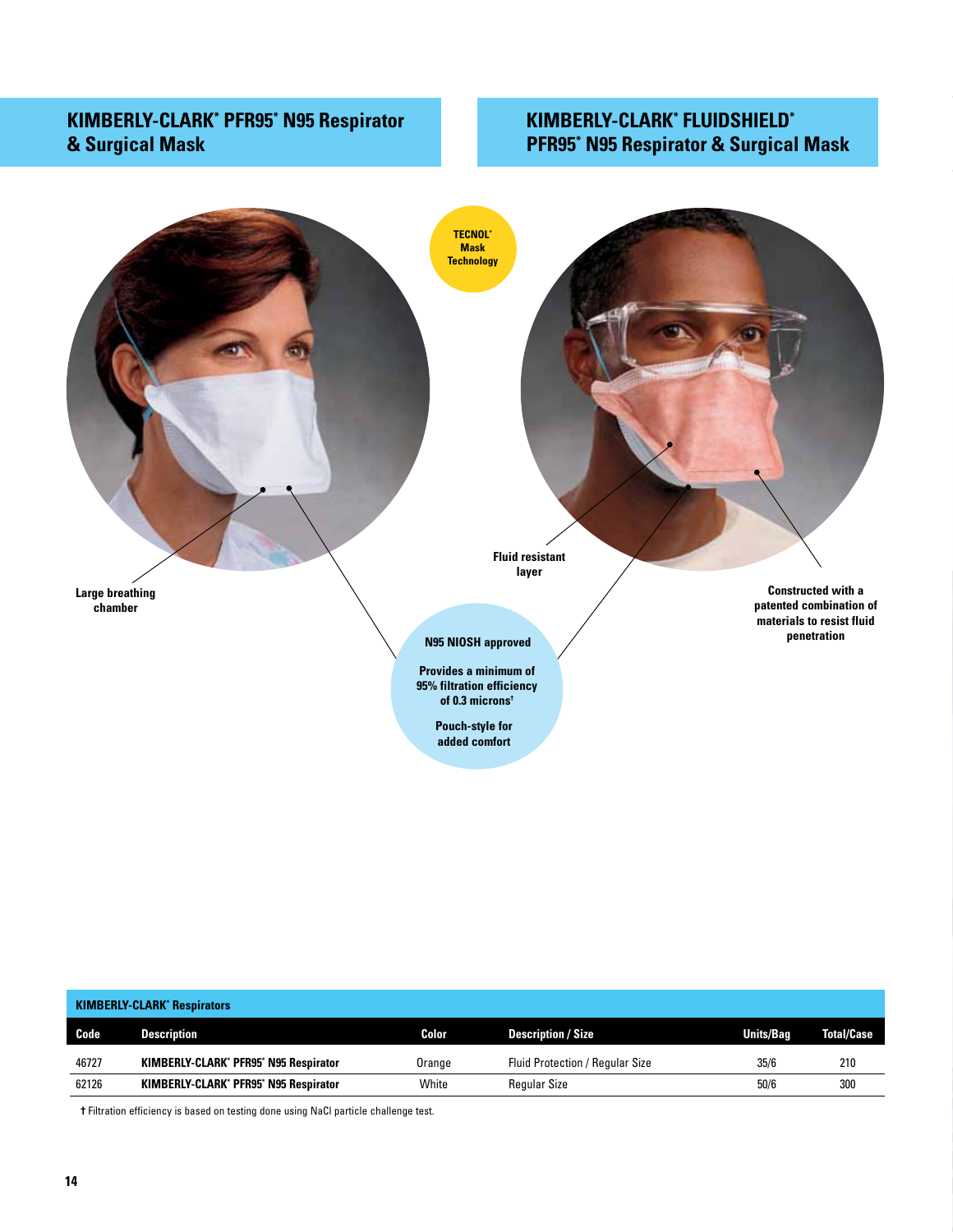# KIMTECH PURE\* Wipers

# **Precision Performance**

# **Innovation and precision performance for your scientific environment**

From biotechnology industries to research laboratories to the electronic industries, the KIMTECH PURE\* Wiper line offers a full selection of wipers for critical and controlled environment and task.

Our wipers are specifically designed for ISO Class 4 and higher cleanrooms. These wipers are ideal for the use in pharmaceutical, high-tech, biotechnology and medical device industries.

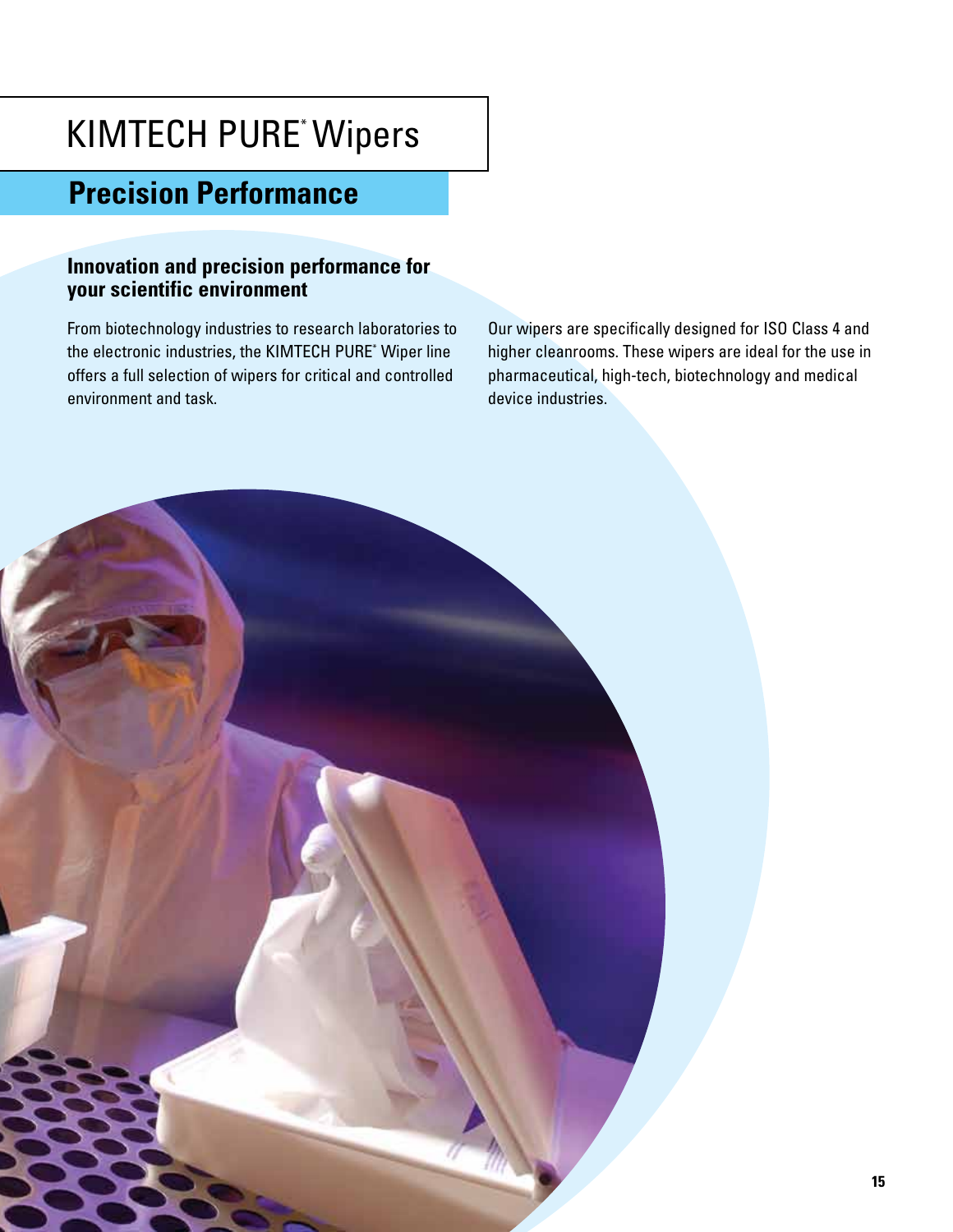# **Kimtech Pure\* W4 Wipers**

### **• 100% Polypropylene**

 **•** Recommended for ISO Class 4 or higher cleanroom environments













| Code  | <b>Delivery System</b> | Color | Material          | Size W" x L"   | <b>Bags/Case</b> | <b>Units/Bag</b> | <b>Total/Case</b> |
|-------|------------------------|-------|-------------------|----------------|------------------|------------------|-------------------|
| 06179 | Flat/Double Bag<br>SI. | White | Rayon / Polyester | $9" \times 9"$ |                  | 100              | 500               |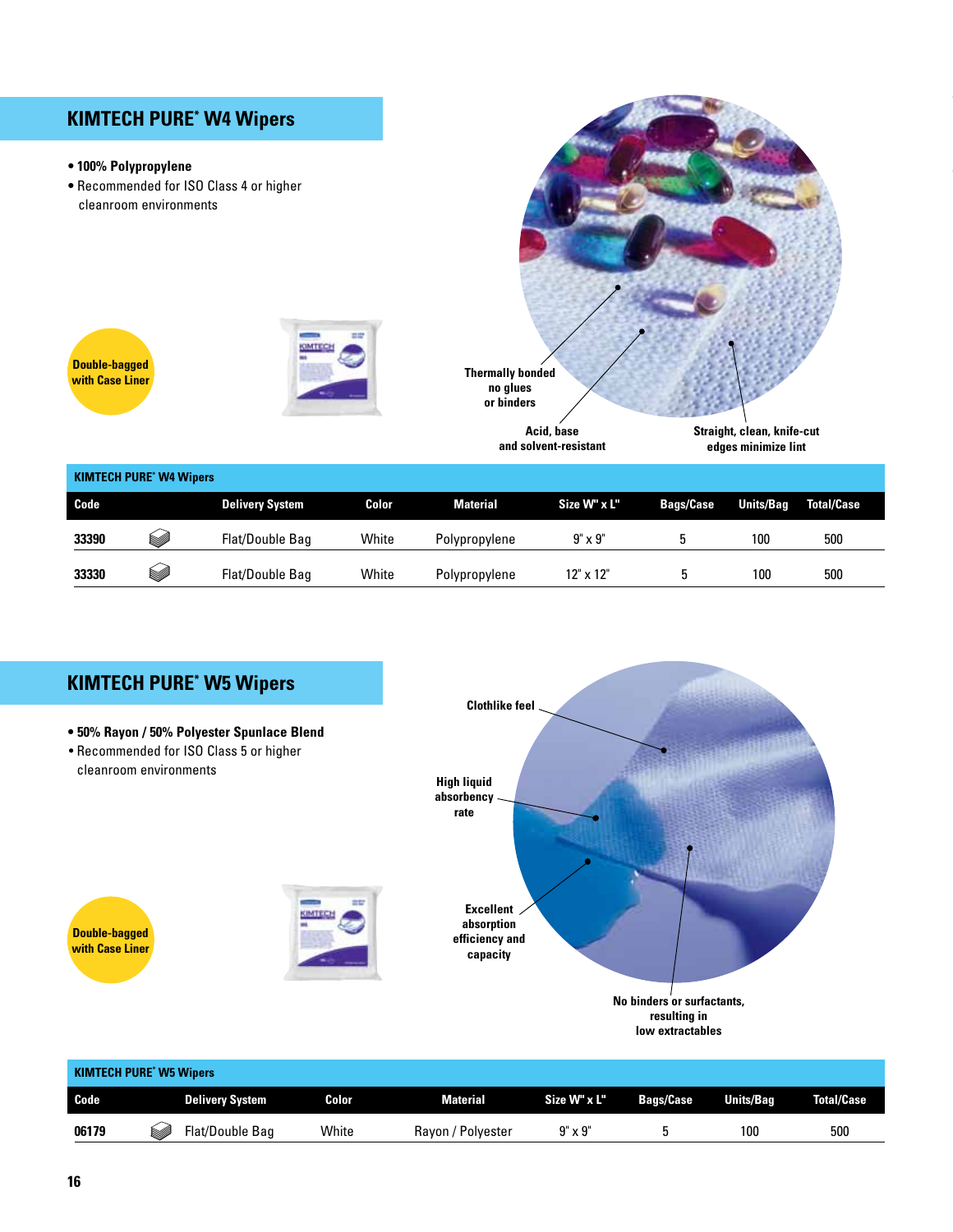# KIMTECH PURE\* Apparels

# **Kimtech Pure\* A5 Sterile and Non-Sterile Cleanroom Apparels**

### **100% Polypropylene Breathable SMS (Spunbond Meltblown Spunbond) Fabric.**

Suitable for ISO Class 5 or higher cleanrooms.

- Cloth-like feel
- Tunneled elastic and bound seams
- 25 times more breathable than Tyvek®
- Triple-bagged
- Certificate of Conformance available online at www.kimtech.com/certificates

### **KIMTECH PURE\* A5 Sterile Cleanroom Apparel**

| Code  | <b>Size</b>        | Color | <b>Material</b>   | <b>Case Count</b> |
|-------|--------------------|-------|-------------------|-------------------|
| 88800 | Small              | White | <b>SMS Fabric</b> | 25                |
| 88801 | Medium             | White | <b>SMS Fabric</b> | 25                |
| 88802 | Large              | White | <b>SMS Fabric</b> | 25                |
| 88803 | XLarge             | White | <b>SMS Fabric</b> | 25                |
| 88804 | <b>XXLarge</b>     | White | <b>SMS Fabric</b> | 25                |
| 88805 | <b>XXXLarge</b>    | White | <b>SMS Fabric</b> | 25                |
| 88806 | <b>XXXXLarge</b>   | White | <b>SMS Fabric</b> | 25                |
| 12917 | <b>XXXXXLarge</b>  | White | <b>SMS Fabric</b> | 25                |
| 12914 | XXXXXLarge         | White | <b>SMS Fabric</b> | 25                |
| 88807 | Hood               | White | <b>SMS Fabric</b> | 100               |
| 88808 | Universal Boots    | White | <b>SMS Fabric</b> | 100 Pairs         |
| 12922 | <b>SM/MD Boots</b> | White | <b>SMS Fabric</b> | 100 Pairs         |
| 12920 | XL/XXL Boots       | White | <b>SMS Fabric</b> | 100 Pairs         |
|       |                    |       |                   |                   |

### **KIMTECH PURE\* A5 Non-Sterile Cleanroom Apparel**

| Code  | <b>Size</b>            | Color | <b>Material</b>   | <b>Case Count</b> |
|-------|------------------------|-------|-------------------|-------------------|
| 88842 | Small                  | White | <b>SMS Fabric</b> | 25                |
| 88843 | Medium                 | White | <b>SMS Fabric</b> | 25                |
| 88844 | Large                  | White | <b>SMS Fabric</b> | 25                |
| 88845 | XLarge                 | White | <b>SMS Fabric</b> | 25                |
| 88846 | XXLarge                | White | <b>SMS Fabric</b> | 25                |
| 88847 | <b>XXXLarge</b>        | White | <b>SMS Fabric</b> | 25                |
| 88848 | <b>XXXXLarge</b>       | White | <b>SMS Fabric</b> | 25                |
| 12916 | <b>XXXXXLarge</b>      | White | <b>SMS Fabric</b> | 25                |
| 12915 | XXXXXLarge             | White | <b>SMS Fabric</b> | 25                |
| 88849 | Hood                   | White | <b>SMS Fabric</b> | 100               |
| 88850 | <b>Universal Boots</b> | White | <b>SMS Fabric</b> | 100 Pairs         |
| 12921 | <b>SM/MD Boots</b>     | White | <b>SMS Fabric</b> | 100 Pairs         |
| 12919 | XL/XXL Boots           | White | <b>SMS Fabric</b> | 100 Pairs         |